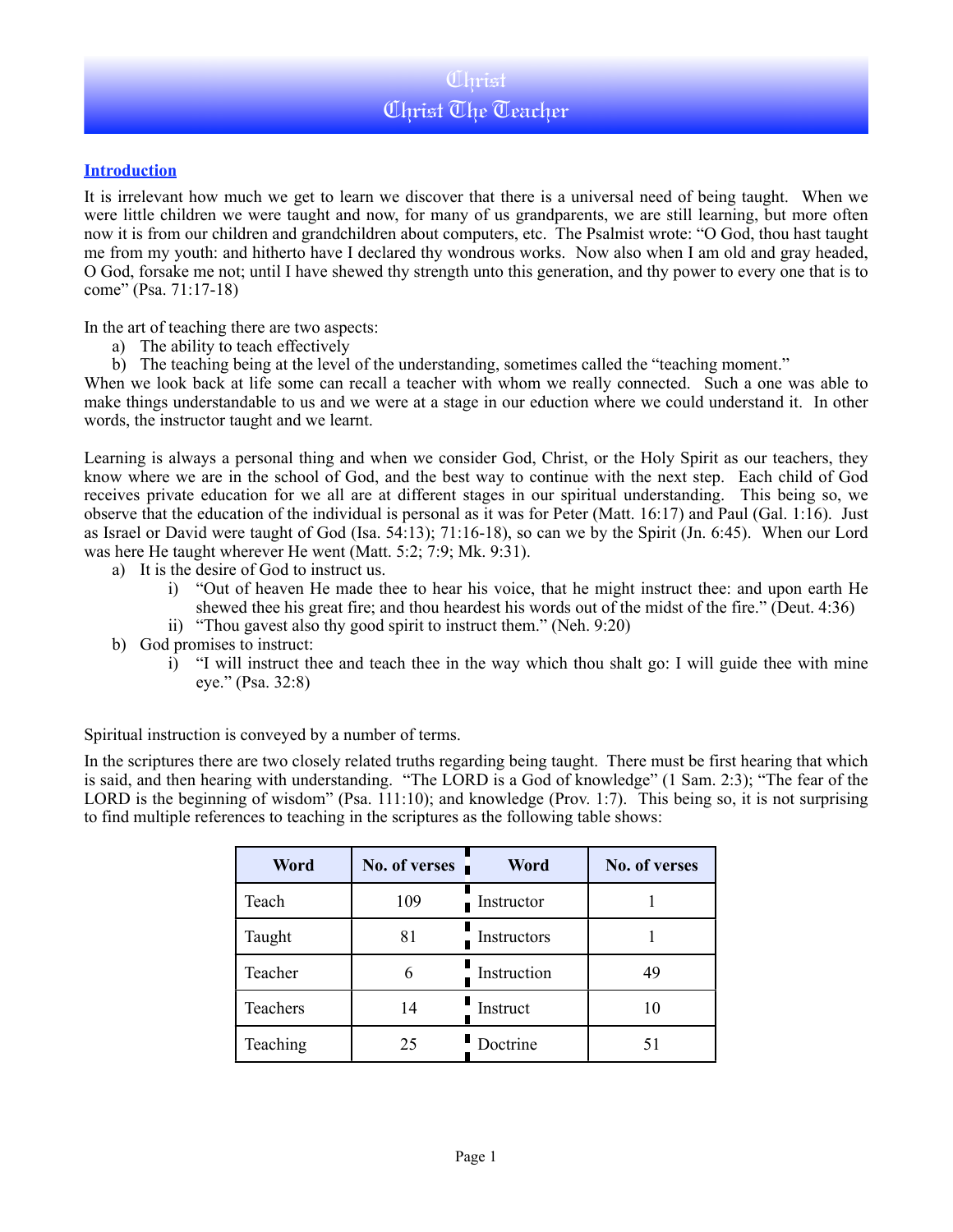# **Christ the Teacher**

Christ is the greatest teacher who ever lived for He is the source, boundary, and cumulation of all knowledge and wisdom. He is the manifestation of the Wisdom of God in creation (Col. 1:13-18) and redemption (1 Cor. 1:30).

- a) As the "Source" He never needed instruction or counseling (Isa. 9:6; Rom. 11:34), and therefore never a need for an instructor.
- b) As the "Boundary" there is no knowledge beyond Him for He is omniscient. (Psa. 139:2-6; Isa. 46:10)
- c) He is the "Cumulation" of all truth. (Col. 2:3)

## **The Teaching of the Lord**

#### **1) The Method of His Teaching**

- a) The Lord taught by three methods:
	- i) His preaching was the proclamation of the gospel
	- ii) His teaching was the exposition of the gospel
	- iii) His healings were the authentication and illustration of the power of the gospel.
- b) He taught by parables of which the consensus is that there were 70 of them. They were divided into two groups, those which were enlightening (Matt. 13:10-12) and at the same time they were judgmental (Matt. 13:13-17). A number of them were a revelation of Himself as when He is the Judge (Matt. 5:25); Nobleman (Lk. 19:12); Shepherd (Jn. 10:11); and in others He reveals the character of God as the Father who permits His child to go his own way but welcomes him when he returns (Lk. 15:11-24).

#### **2) The Manner of His Teaching**

- a) When our Lord taught the teaching was so very simple and yet there was a profoundness in it. The story of the Shepherd is such a child can understand (Jn. 10:11, 14), or that of the lost sheep (Lk. 15:4-6) and yet the lessons in them are exceedingly complex.
- b) His teaching was always perfectly fitted to the spiritual development of the hearers. To the disciples: "Are ye yet without understanding?" (Matt. 15:16)
- c) He presented the Old Testament and its relevance to:
	- i) The times in which He lived: "This day is this scripture fulfilled in your ears" (Lk. 4:21).
	- ii) The condition of the leaders when He said such words as: "Let them alone: they be blind leaders of the blind. And if the blind lead the blind, both shall fall into the ditch." (Matt. 15:14)
	- iii) The conditions of the people: "But when he saw the multitudes, he was moved with compassion on them, because they fainted, and were scattered abroad, as sheep having no shepherd." (Matt. 9:36); "And Jesus, when he came out, saw much people, and was moved with compassion toward them, because they were as sheep not having a shepherd: and he began to teach them many things." (Mk. 6:34; 1 Kgs. 22:17; 2 Chron. 18:16)

## 3) **The Marvels of That Which He Taught**

- a) He taught them of:
	- i) The resurrection when he taught: "Marvel not at this: for the hour is coming, in the which all that are in the graves shall hear his voice, And shall come forth; they that have done good, unto the resurrection of life; and they that have done evil, unto the resurrection of damnation." (Jn. 5:28, 29)
	- ii) His coming in glory when He said: "For the Son of man shall come in the glory of his Father with his angels; and then he shall reward every man according to his works" (Matt. 16:27); "When the Son of man shall come in his glory, and all the holy angels with him, then shall he sit upon the throne of his glory" (Matt. 25:31); "For whosoever shall be ashamed of me and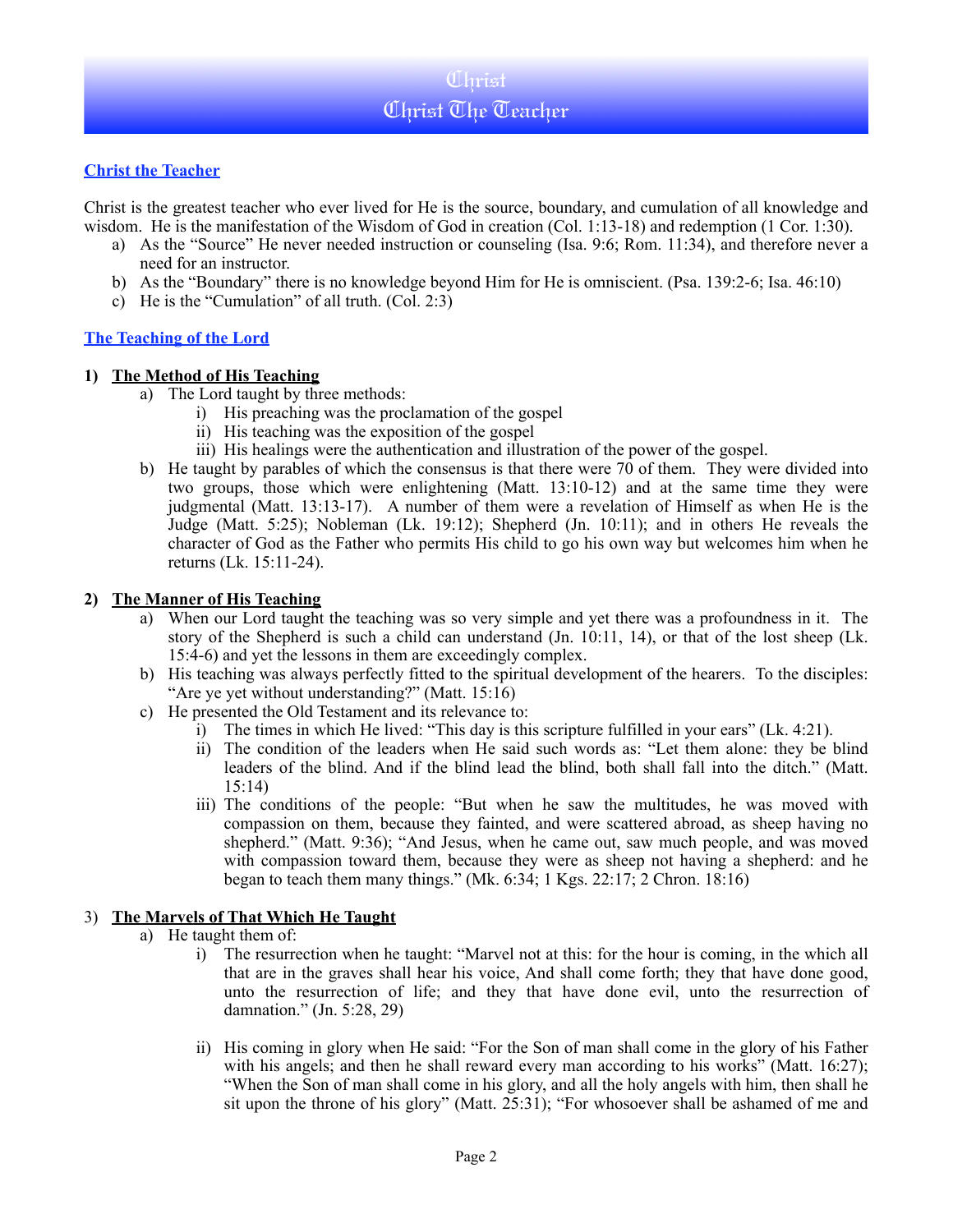of my words, of him shall the Son of man be ashamed, when he shall come in his own glory, and in his Father's, and of the holy angels." (Lk. 9:26)

- iii) His promised rest when He gave the precious invitation: "Come unto me, all ye that labour and are heavy laden, and I will give you rest." (Matt. 11:28)
- iv) He as the exclusive way to the Father: "Jesus saith unto him, I am the way, the truth, and the life: no man cometh unto the Father, but by me." (Jn. 14:6)
- v) His identicalness to God and the Father when he said: "Jesus saith unto him, Have I been so long time with you, and yet hast thou not known me, Philip? He that hath seen me hath seen the Father; and how sayest thou then, Shew us the Father?" (Jn. 14:9)

#### **4) The Authority of His Teachings**

- a) It was a recognized fact that the Lord spoke with authority whither during His earthly sojourn (Matt. 7:2) or in a future day (Jn. 5:28). His authority was further manifested when He said to the leper: "I will; be thou clean" (Matt. 8:3); or by the power of His spoken word raised the dead (Mk. 5:41; Lk. 7:14; Jn. 11:43). Because He spoke with divine authority having heard the words of God with unsullied clarity, He never needed to say, "I suggest"; "It seems to me"; or "I think"; therefore, there was never any hint of uncertainty, nor need to act as if He knew when He did not.
- b) He spoke in the power of God and His teachings were more penetrating and powerful than any other teacher. When He challenged the first one among them to cast a stone at the woman, they were convicted and went out: "And they which heard it, being convicted by their own conscience, went out one by one, beginning at the eldest, even unto the last: and Jesus was left alone, and the woman standing in the midst." (Jn. 8:9)

#### 5) **The Graciousness of His Teaching**

a) "And all bare him witness, and wondered at the gracious words which proceeded out of his mouth. And they said, Is not this Joseph's son?" (Lk. 4:22)

## **6) The Scope of His Teachings**

- a) Prophetical:
	- i) Things immediately future: "And when ye shall see Jerusalem compassed with armies, then know that the desolation thereof is nigh. Then let them which are in Judaea flee to the mountains; and let them which are in the midst of it depart out; and let not them that are in the countries enter thereinto. For these be the days of vengeance, that all things which are written may be fulfilled. But woe unto them that are with child, and to them that give suck, in those days! for there shall be great distress in the land, and wrath upon this people. And they shall fall by the edge of the sword, and shall be led away captive into all nations: and Jerusalem shall be trodden down of the Gentiles, until the times of the Gentiles be fulfilled." (Lk. 21:20-24)
	- ii) Things distant future: "Wherefore if they shall say unto you, Behold, he is in the desert; go not forth: behold, he is in the secret chambers; believe it not. For as the lightning cometh out of the East, and shineth even unto the West; so shall also the coming of the Son of man be. For wheresoever the carcass is, there will the eagles be gathered together. Immediately after the tribulation of those days shall the sun be darkened, and the moon shall not give her light, and the stars shall fall from heaven, and the powers of the heavens shall be shaken: And then shall appear the sign of the Son of man in heaven: and then shall all the tribes of the earth mourn, and they shall see the Son of man coming in the clouds of heaven with power and great glory. And he shall send his angels with a great sound of a trumpet, and they shall